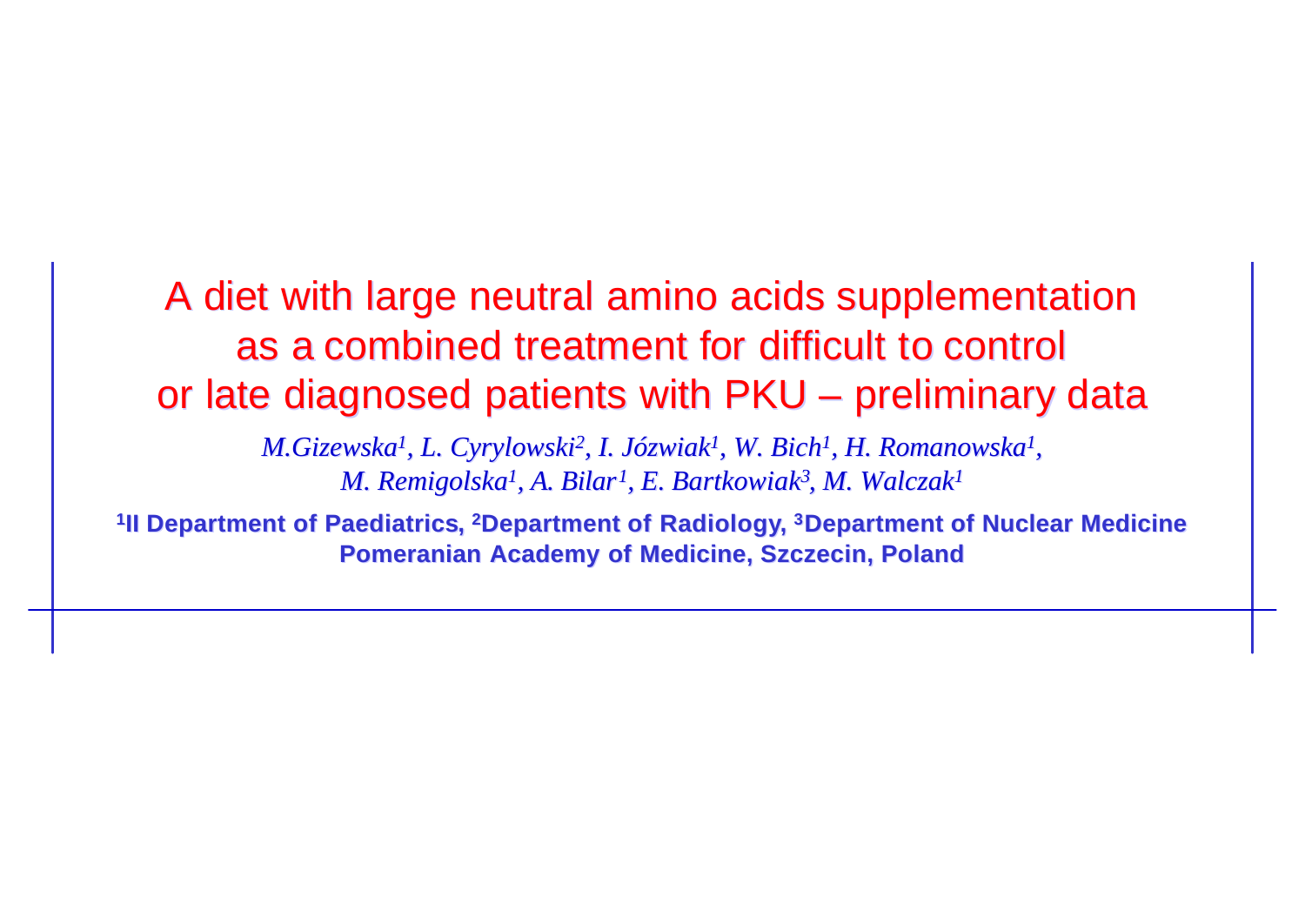## **Introduction**

The difficulties in maintaining a low-Phe diet, in some older children treated for PKU are well known. Untreated adults, especially mentally retarded consist another group of patients, for whom lowering the high Phe levels by dietary treatment, even if significantly beneficial in most of the cases, may not be easily accepted, producing many everyday difficulties.

On the other hand it was already proven that CSF concentrations of tyrosine and tryptophan, essential for dopamine, serotonine and norepinephrine synthesis, are reduced in hyperphenylalaninemia (HPA). Although great progress is being made on the field of understanding the molecular basis of PKU, the exact mechanism underlying impaired brain function remain still unclear. Direct neurotoxicity of high Phe levels and imbalance in large neutral amino impaired brain function remain still unclear. Direct neurotoxicity of high Phe levels and imbalance in large neutral amino and the solution of the solution of the solution of the solution of the solution of the solution of others, seem to be the major cause. LNAAs compete with each other for entry into the brain by a common transport mechanism. Those, competition for the same carrier in brain-blood-barrier (BBB) might be the possibility to lower Phe influx, in the situation when the plasma levels of remain LNAAs are increased. This phenomena was a basis for developing a new strategy for PKU treatment, in which supplementation with LNAAs could permit the use of less restricted, low protein diet.

PreKUnil tablets (Nilab, Denmark) contain a large amount of LNAAs, mainly tyrosine and tryptophan, which by the competition for the same carrier, lower Phe transport into the brain and additionally restore the storages of neurotransmitters which are diminished in patients with high Phe levels. PKU patients on PreKUnil treatment are allowed to eat 80% of their daily protein requirement in the form of normal food, including products like ordinary bread, cereal, pasta, low-protein milk, fat meat, etc, which are avoided in the conventional low-Phe diet. High-protein foods, like low- fat meat, fish and eggs are not recommended. The remaining 20% of daily protein is given with the tablets. They should be taken three times a day, together with one of the main meals in the number calculated by multiplying body weight with a factor of 0.388. The maximum dose is 30 tablets per day. The Phe plasma concentration should be kept below 1500µmol/l.

This alternative method of PKU treatment has been used in Denmark, under the supervision of John F. Kennedy Institute since 1985 for more than 80 adults with PKU.







Fig. 9. Group II Benton Visual Memory Test - number of Fig. 10. Group II Benton Visual Memory Test - number of correct items after 0, 3, 6, 9, 12 months of treatment With PreKUnil. \* Patient SMN was not tested.



mistakes after 0, 3, 6, 9, 12 months of treatment with PreKUnil



mistakes after 0, 3, 6, 9, 12 months of treatment with PreKUnil. \* Patient SMN was not tested.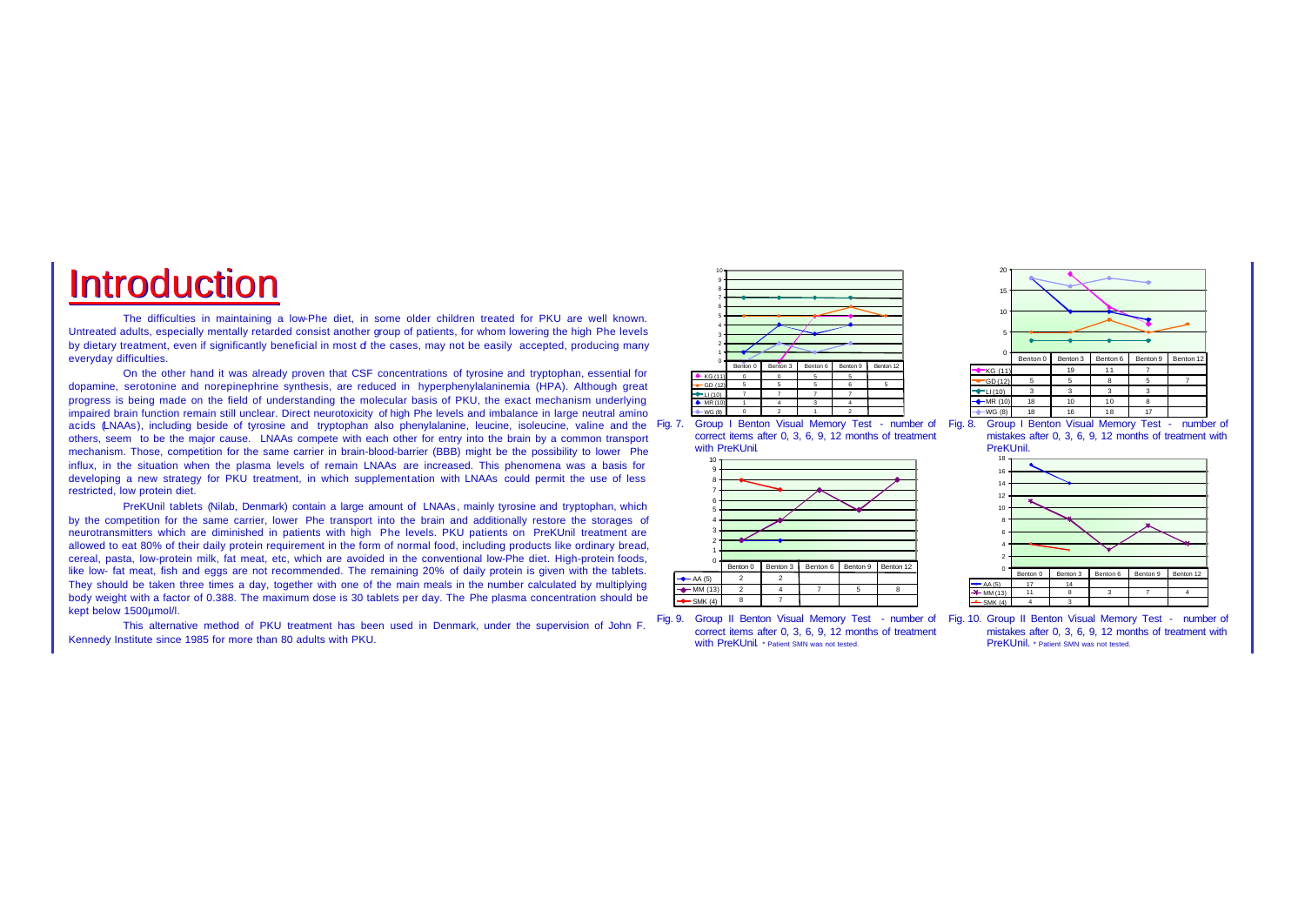# **Methods**

In present study , with the permission of Ethic Commission of Pomeranian Medical Academy in Szczecin, 9 patients with classical PKU were introduced to a low-protein diet, supplemented with LNAAs (PreKUnil tablets). Among them, there were 5 early-treated patients, with moderate or poor diet control, with special difficulties in compliance to dietary regiment and unsatisfactory intellectual development (Group I), and 4 late- detected patients (Group II), who were never on a diet (2 patients) or abandoned the diet 4 years ago (2 patients). The intellectual ability of the patients from Group II differed significantly between individuals. The main characteristics of patients present tab. 1.

#### Tab. 1. The main characteristics of patients from group I and group II.

|                                                                          | <b>Group I</b>           | <b>Group II</b>           |
|--------------------------------------------------------------------------|--------------------------|---------------------------|
| number of patients                                                       |                          |                           |
| age (years)                                                              | $13 - 19$ (mean 15.2)    | $22 - 39.5$ (mean 27.8)   |
| time of PKU diagnosis (years).                                           | Inewborn period          | $1 - 38$ (mean $15.5$ )   |
| Phe levels at the beginning of PreKUnil treatment (umol/l).              | $1450 - 1350$ (mean 860) | $1240 - 2100$ (mean 1650) |
| Phe levels during 1 year prior to the treatment with PreKunil (umol/l)   | $360 - 1650$ (mean 920)  | $1720 - 2490$ (mean 1830) |
| Phe levels during 5 years prior to the treatment with PreKunil (umol/l). | $420 - 1470$ (mean 840)  | no data                   |
| IO at the beginning of PreKUnil treatment.                               | $40 - 74$ (mean 56)      | below 25: 58: 74: 97:     |
| duration of treatment with PreKUnil (months)                             | $8 - 11$ (mean 10.2)     | $4 - 13$ (mean 6.5)       |

The low-protein diet supplemented with PreKUnil tablets was introduced gradually , during a short stay at the hospital. Patients and their relatives were trained about the dietary res trictions and principles of PreKUnil treatment. Patients were recommended to maintain the Phe levels below 1500umol/l. Phe levels were controlled every 1-2 weeks.

#### Tab. 2. Changes in patients' behavior during PreKUnil treatment noticed by their parents (patient from Group I/patients from Group II).

|                        |                                                    | Number of patients with<br>distortions presented prior to<br>the treatment with PreKunil | <b>Noticed</b><br>changes | Comments:                                         |
|------------------------|----------------------------------------------------|------------------------------------------------------------------------------------------|---------------------------|---------------------------------------------------|
| Emotional changes      | Improvement of psychological state                 |                                                                                          |                           |                                                   |
|                        | Decreased number of destructive behaviours         | 4B                                                                                       | 5(4)                      | 2 patients: only temporal improvement             |
|                        | Better mood, patients more often feel happy        |                                                                                          |                           |                                                   |
| Changes in the area    | Improvement of relationships with family members   |                                                                                          | 844                       | 1 patient: only temporal improvement <sup>2</sup> |
| of social contacts     | Improvement of contacts outside the family         |                                                                                          |                           |                                                   |
| Intellectual abilities | Improvement of the ability to concentrate          |                                                                                          |                           |                                                   |
|                        | Improvement of the approach to the everyday duties |                                                                                          |                           |                                                   |

The number of destructive behavioursent of the object och to the everyday dullers. The heighning of treatment with PreKunil, if compared to pre-treatment period, to higher at the end of observation.<br>However, the social bac 2. Younger patient mentioned in point

| rab. 3. Changes in patients' perception or imitess on Frenomi treatment.                                                                                                                                                                         |                 |                                                                                                                                                          |                                                                                                                                                                                    |                                                                                                                                                                 |                                                                                                                                          |  |
|--------------------------------------------------------------------------------------------------------------------------------------------------------------------------------------------------------------------------------------------------|-----------------|----------------------------------------------------------------------------------------------------------------------------------------------------------|------------------------------------------------------------------------------------------------------------------------------------------------------------------------------------|-----------------------------------------------------------------------------------------------------------------------------------------------------------------|------------------------------------------------------------------------------------------------------------------------------------------|--|
| <b>Conclusions of questionnaire</b><br>for patients                                                                                                                                                                                              |                 | Changes in the perception<br>of illness as a problem                                                                                                     | <b>Changes in abilities</b><br>to cope with PKU                                                                                                                                    | <b>Changes in necessity</b><br>of third persons' care                                                                                                           | Attribution of PKU as a reason<br>for being unhappy                                                                                      |  |
| With my illness:<br><b>PKU</b> is for me:<br>a very difficult problem<br>. I cannot cope at all<br>2. a big problem<br>Patient and duration of<br><b>PreKUnil treatment (months)</b><br>3. a little problem<br>manage<br>4. not a problem at all |                 | sometimes it is very hard but I can<br>I can cope but it is not easy for me<br>I can cope easily without problems                                        | According to my illness:<br>. I need someone's care permanently<br>2. I need someone's care from time to<br>time<br>3. I rather do not need anybody's care.<br>I feel independent. | PKU makes, that<br>1. I feel very unhappy all the time<br>2. I feel unhappy from time to time<br>Lam sometimes worried<br>4. It has no influence on my feelings |                                                                                                                                          |  |
| <b>MR (10)</b><br>KG(11)<br>GD (12)<br><b>WG (8)</b>                                                                                                                                                                                             | <b>Group I</b>  | <i>Improvement</i><br>$\rightarrow$ 4<br>Improvement <sub>2</sub><br>$\rightarrow$ 4<br>$\rightarrow$ 3<br>Improvement<br>$\rightarrow$ 3<br>Improvement | <b>®</b> 2<br>Improvement<br>$ \otimes$ 2<br>Improvement<br>$\rightarrow$ 3<br>Improvement<br>$\rightarrow$ 3<br>I Improvement                                                     | $\rightarrow$ 2<br>Improvement<br>$\rightarrow$ 3<br>Improvement 1<br>Improvement <sub>2</sub><br>$\rightarrow$ 3<br>$\rightarrow$ 3<br>Improvement             | Improvement 2<br>$\rightarrow$ 4<br>Improvement 2<br>$\rightarrow$ 4<br>$\rightarrow$ 3<br>Improvement<br>$\rightarrow$ 3<br>Improvement |  |
| LI(10)<br>MM (12)<br>AA (5)<br>SMK(4)                                                                                                                                                                                                            | <b>Group II</b> | $\rightarrow$ 4<br>Improvement<br>$\rightarrow$ 3<br>Improvement<br>$\rightarrow$ 3<br>Improvement<br>$\rightarrow$ 3<br>Improvement                     | $\rightarrow$ 4<br>Improvement<br>$\rightarrow$ 3<br>I Improvement<br>$\rightarrow$ 3<br>I Improvement<br>No change<br>$=$                                                         | $\rightarrow$ 3<br>Improvement<br>$\rightarrow$ 2<br>Improvement<br>Improvement 2<br>$\rightarrow$ 3<br>Improvement <sub>2</sub><br>$\rightarrow$ 3             | $\rightarrow$ 4<br>Improvement<br>Improvement<br>$\rightarrow$ 3<br>Improvement<br>$\rightarrow$ 3<br>No change<br>$3 =$                 |  |

#### Tab. 3. Changes in patients' perception of illness on PreKL Inil treatment.

The duration of treatment (in months) is shown in the brackets.

**\*** Patient SMN was not able to complete the questionnaire due to low IQ.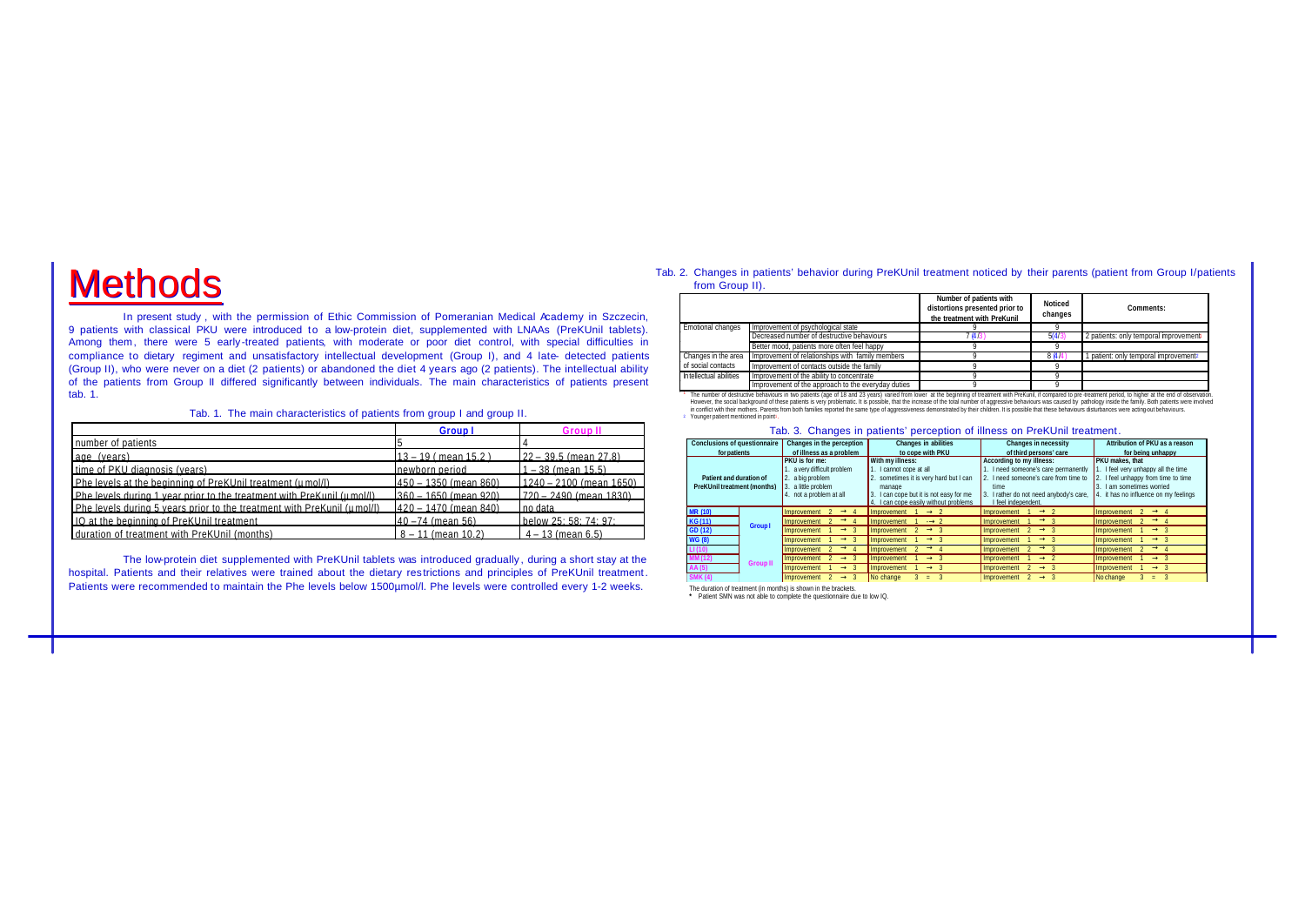## **Methods of psychological studies:**

## Intelligence:

Wechsler Adults Intelligence Scale – Revised – after 0, 6 and 12 months of treatment.

Wechsler Intelligence Scalefor Children – Revised – for patients younger than 17 years – after 0, 6 and 12 months of treatment. Brunet- Lezine Scalefor one, the most mentally-retarded patient (SMN).

### Visual memory:

Benton Visual Memory Test ( version C,D,E; method A – exposition trough 10 sec. and immediate reproduction from memory)– after 0, 3, 6, 9 and 12 months of treatment. For each examination a different version of test was used.

### Questionnaires:

Every month, both patients and their parents were asked about the several issues connected with everyday life.

Questionnaire for patients concerned: changes in the perception of illness as a problem, abilities to cope with PKU, necessity of third persons' care and attribution of PKU, as a reason for being unhappy.

Parents were asked to fill in a questionnaire describing their children's behaviour and changes in emotional functioning, as well as changes in social contacts, both inside and outside the family.

## **Magnetic Resonance Imagines studies:**

MRI examinations were performed at the beginning of the treatment, and every next 6 months.

MR scans were obtained with a 1.5T unit (Eclipse by Picker), using a head coil, and FSE and FLAIR sequences inT1- and T2- weighted images. Scans were performed in three planes : axial, sagittal and coronal.

In some patients, both T<sub>2</sub>- weighted and FLAIR sequences revealed extended areas of hyperintensive lesions corresponding to dysmyelination changes. To evaluate extension of white matter abnormalities, the grading according to Cleary was used. Scores  $0 - 5$ were given for each from 12 anatomical regions. A score of 0 represented a normal scan; a score of 60 was the most severely affected possible.

<sup>1</sup> Cleary MA, Walter JH, Wraith JE, Jenkins JPR, Alani SM, Tyler K, Whittle D; Magnetic resonance imaging of the brain in phenylketonuria, Lancet 1994, 344: 87 - 90

### **Results of MRI studies**

MRI studies detected abnormalities of the brain in 2 patients from Group I (grade 8 in both) and in all 4 from Group II (grade 8 – 37). The mean grade of the initial MRI studies in Group I was 3.2, in Group II was 18.75. Follow-up MRI examinations were performed in all 5 patients from Group I and in 1 patient from Group II. No changes of grading were observed after 6 – 12 months .

| Patient                         | FL       | FR       | PL           | PR       | <b>OL</b>     | OR       | ΤL           | <b>TR</b>    | <b>BSL</b> | <b>BSR</b>   | $\overline{0}$ | OR           | <b>Total</b> |
|---------------------------------|----------|----------|--------------|----------|---------------|----------|--------------|--------------|------------|--------------|----------------|--------------|--------------|
| K.G.<br>MRI <sub>0</sub>        | $\Omega$ | $\Omega$ | $\mathbf{0}$ | $\Omega$ | $\Omega$      | $\Omega$ | $\mathbf{0}$ | $\Omega$     | $\Omega$   |              | $\mathbf{0}$   | $\mathbf{0}$ | $\bf{0}$     |
| K.G.<br>MRI 6                   | $\Omega$ |          | U            | u        | $\Omega$      | u        | u            |              |            |              | U              | 0            | $\bf{0}$     |
| G.D.<br>MRI 0                   | $\Omega$ |          | <b>U</b>     | u        | $\cup$        | $\cup$   | u            |              |            |              | $\cup$         | $\bf{0}$     | $\bf{0}$     |
| G.D.<br>MRI 6                   | $\Omega$ |          | <b>U</b>     | u        | $\cup$        | $\Omega$ | u            | u            |            |              | U              | $\bf{0}$     | $\bf{0}$     |
| G.D.<br><b>MRI12</b>            | $\Omega$ | U        | <b>U</b>     | u        | U             | $\cup$   | ш            | υ            |            |              | U              | $\bf{0}$     | $\bf{0}$     |
| MRI <sub>0</sub><br>L.I.        |          |          |              |          |               |          |              |              |            |              |                | $\Omega$     | 8            |
| MRI 6<br>LI.                    | U        | u        | U            | U        | 4             |          | u            | u            |            |              | U              | 0            | 8            |
| M.R.<br>MRI <sub>0</sub>        |          |          | $\Omega$     | $\Omega$ | $\mathcal{R}$ |          | $\Omega$     | $\Omega$     |            |              | $\Omega$       | $\Omega$     | 8            |
| M.R.<br>MRI <sub>6</sub>        |          |          | $\theta$     | $\Omega$ | $\mathcal{R}$ | 3        | $\theta$     | $\Omega$     |            |              | $\mathbf{0}$   | $\theta$     | 8            |
| <b>W.G.</b><br>MRI <sub>0</sub> | $\Omega$ | $\Omega$ | $\mathbf{0}$ | 0        | $\Omega$      | $\Omega$ | $\mathbf{0}$ | $\Omega$     |            |              | $\mathbf{0}$   | $\mathbf{0}$ | $\bf{0}$     |
| MRI <sub>6</sub><br>W.G.        | $\Omega$ | $\Omega$ | $\mathbf{0}$ | 0        | $\Omega$      | $\Omega$ | $\theta$     | $\Omega$     |            |              | $\mathbf{0}$   | $\mathbf{0}$ | $\bf{0}$     |
| MRI 0<br>A.A.                   |          |          | $\cup$       | u        |               |          | <b>U</b>     | $\cup$       |            |              | $\Omega$       | $\Omega$     | 8            |
| MRI <sub>0</sub><br>IVI. IVI.   | 4        | $\sim$   | $\hat{ }$    | $\gamma$ | 3             | 3        | $\mathbf{0}$ | $\mathbf{0}$ | $\Omega$   | $\mathbf{0}$ | $\mathbf{0}$   | $\mathbf{0}$ | 16           |
| MRI <sub>6</sub><br>M.M.        | 4        | $\sim$   | $\hat{ }$    | $\gamma$ | 3             | 3        | $\mathbf{0}$ | $\Omega$     | $\Omega$   | $\Omega$     | $\mathbf{0}$   | $\mathbf{0}$ | 16           |
| <b>MRI12</b><br>M.M.            | 4        | $\sim$   | $\hat{ }$    | $\gamma$ | 3             | 3        | $\mathbf{0}$ | $\Omega$     | $\Omega$   | $\Omega$     | $\mathbf{0}$   | $\mathbf{0}$ | 16           |
| MRI <sub>0</sub><br>S.MK        |          |          | $\gamma$     | $\gamma$ | Δ             | Δ        | $\Omega$     | $\Omega$     | $\Omega$   | $\Omega$     | $\Omega$       | $\Omega$     | 14           |
| MRI <sub>0</sub><br>S.MN        | b.       | b.       | 4            |          | b             | b.       | 5            |              |            | $\Omega$     | $\mathbf{0}$   | $\Omega$     | 37           |

| FI /FR             | - frontal left/right     | grade 0 | → | normal                              |
|--------------------|--------------------------|---------|---|-------------------------------------|
| PI /PR             | - parietal left/right    | grade 1 | → | less than 10% white matter involved |
| OL/OR              | - occipital left/right   | grade 2 |   | 10 - 30% white matter involved      |
| TI /TR             | - temporal left/right    | grade 3 | → | 30 - 50% white matter involved      |
| <b>BSI/BSR</b>     | - brainstem left/right   | grade 4 | → | 50 - 75% white matter involved      |
| O <sub>1</sub> /OR | - other areas left/right | grade 5 |   | more than 75% white matter involved |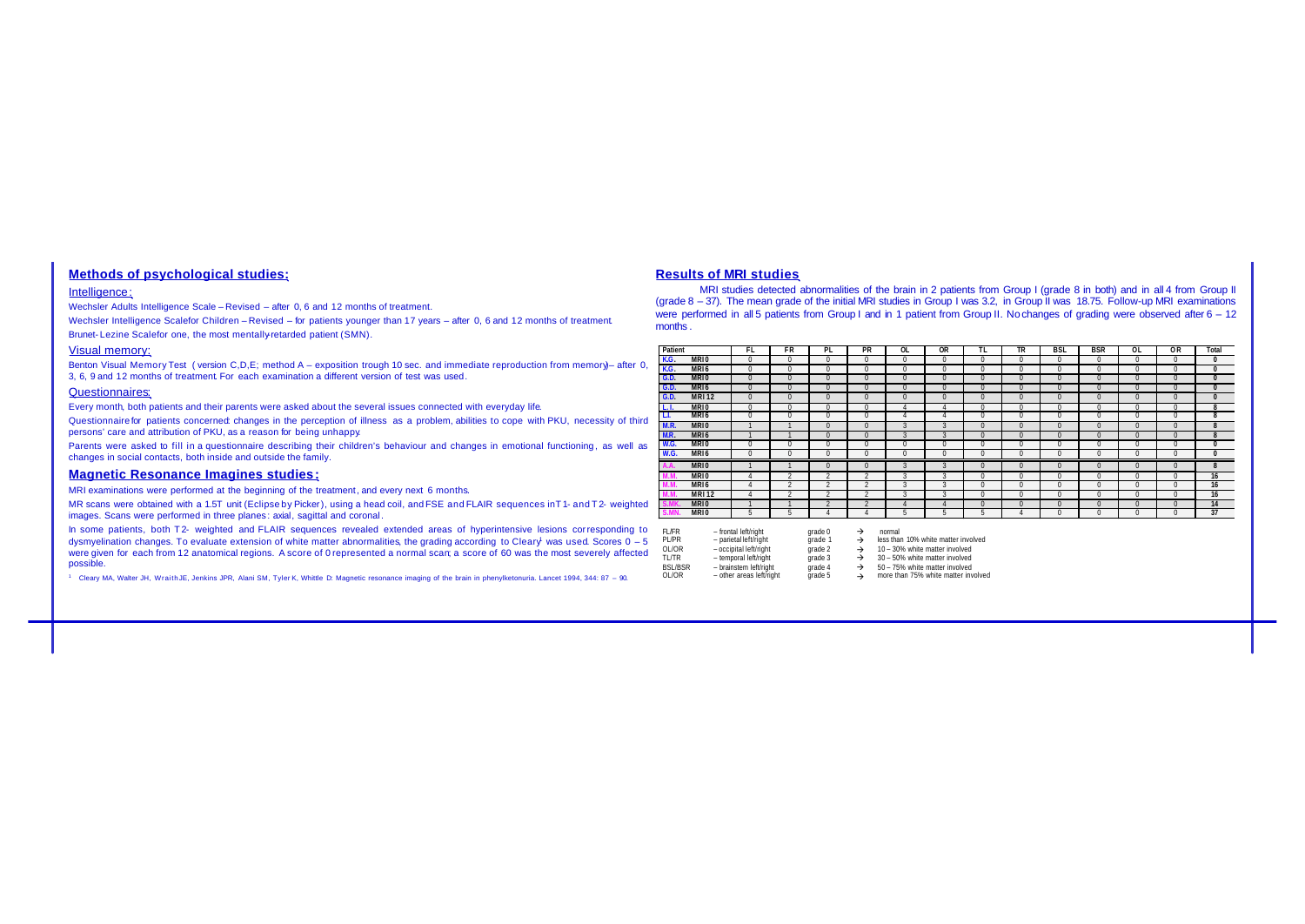# **Results**

The chosen aspects of the effects of low-protein diet supplemented with PreKUnil tablets as an alternative method of treatment for patients with classical PKU are shown on the figures and in the tables below.

Beside transient headache in the oldest patient from Group II (possible insufficient compliance to the dietary regiments), no side effects of the treatment were observed.

All patients from Group I were generally able to follow the recommendation to maintain the Phe levels below 1500 µmol/l. However, except one patient with constantly lower Phe levels (39 - 728 µmol/l, mean 327 µmol/l), the remaining four had higher Phe levels, compared to the period when they were treated conventionally with a low-Phe diet. These four patients' Phe levels varied from In one patient (MM) from Group II we noticed changes in all examined areas, including IQ 799 to 2084 µmol/l (mean 1346 µmol/l). The whole Group I Phe levels varied from 39 µmol/l to 2084 µmol/l (mean 1143 µmol/l).

Only one patient from Group II had most of the time Phe levels below 1500µmol/l (mean 1238 µmol/l ). Phe levels of the remaining three patients were constantly higher than 1500 µmol/l and varied from 1960 to 2260 µmol/l (mean 2090 µmol/l). The whole Group II Phe levels varied from 941 µmol/l to 2260 µmol/l (mean 1806 µmol/l).

### **Results of psychological studies:**

The duration of treatment (in months) is shown in the brackets.





Fig. 1. Group I Wechsler Intelligence Scale - IQ after 0, 6, 12 Fig. 2. Group I Wechsler Intelligence Scale - Verbal IQ after months of treatment with PreKUnil.

0, 6, 12 months of treatment with PreKUnil.

# **Discussion**

Due to a small number of patients and short time of observation it is to early to establish the final conclusions. Never the less, at least similar trend in both groups may be noticed. Neither deterioration nor evident improvement in intellectual abilities measured by IQ values was noticed in Group I. However, in three patients from this group we observed an increased number of correct answers with a decreased number of mistakes, according to the Benton Visual Memory Test. At the beginning of treatment these patients had the results, which may indicate the possibility of organic abnormalities in CNS. The results were below the norms adequate for their age and IQ. During the treatment they achieved results normal for their age and IQ.

needs a longer period of observation. The results in the Benton Visual Memory Test of this patient increased successively from 2 correct answers at the beginning, to 8 after one year of treatment with PreKUnil. The number of mistakes decreased from 11 to 4 respectively. Patients SMK and AA are treated too short for looking for differences in IQ, but in patient AA, changes in handiwork of the Benton Visual Memory Test (decrease of number of mistakes from 17 to 14) were noticed.

The improvement of the quality of life was noticed in all patients. Their perception of illness changed (it seems to be a less hard problem for them), they believe they are now more able to cope with PKU, they seem to feel more independent - the necessity of third persons' care became lower and the attribution of PKU as a reason for being unhappy varied – patients feel less negative emotions connected with being ill. The questionnaire filled in by parents showed the same tendency. Parents reported that their children's emotional functioning was better, there was a lower number of destructive behaviors. The improvement of relationships, higher level of concentration and more responsible approach to everyday duties were although observed.

According to the Cleary's scale, the mean grade of the initial MRI changes in group I was 3.2, in group II - 18.75. This difference can be easily explained with a difference of mean Phe levels in both groups and with a lack of the dietary treatment or abandoning a diet in Group II. Despite the small number of patients in both groups, a trend towards a correlation between MRI findings and both Phe levels and dietary treatment can be observed. Follow- up MRI findings were the same like the initial ones. There was neither improvement and no aggravation of cerebral involvement. It may suggest that LNAAs supplementation can prevent a progress of the disease, even if patients are allowed to stay on the higher Phe levels.

In PKU patients for whom Phe is not adequately controlled because of noncompliance to the diet or other reasons (including economic) and for late- detected individuals with PKU, who were never on a diet, low-protein diet supplemented with LNAAs seem to be a promising alternative method of PKU treatment. This method is easy to use, needs less restricted regiment and brings to the patients more independence.